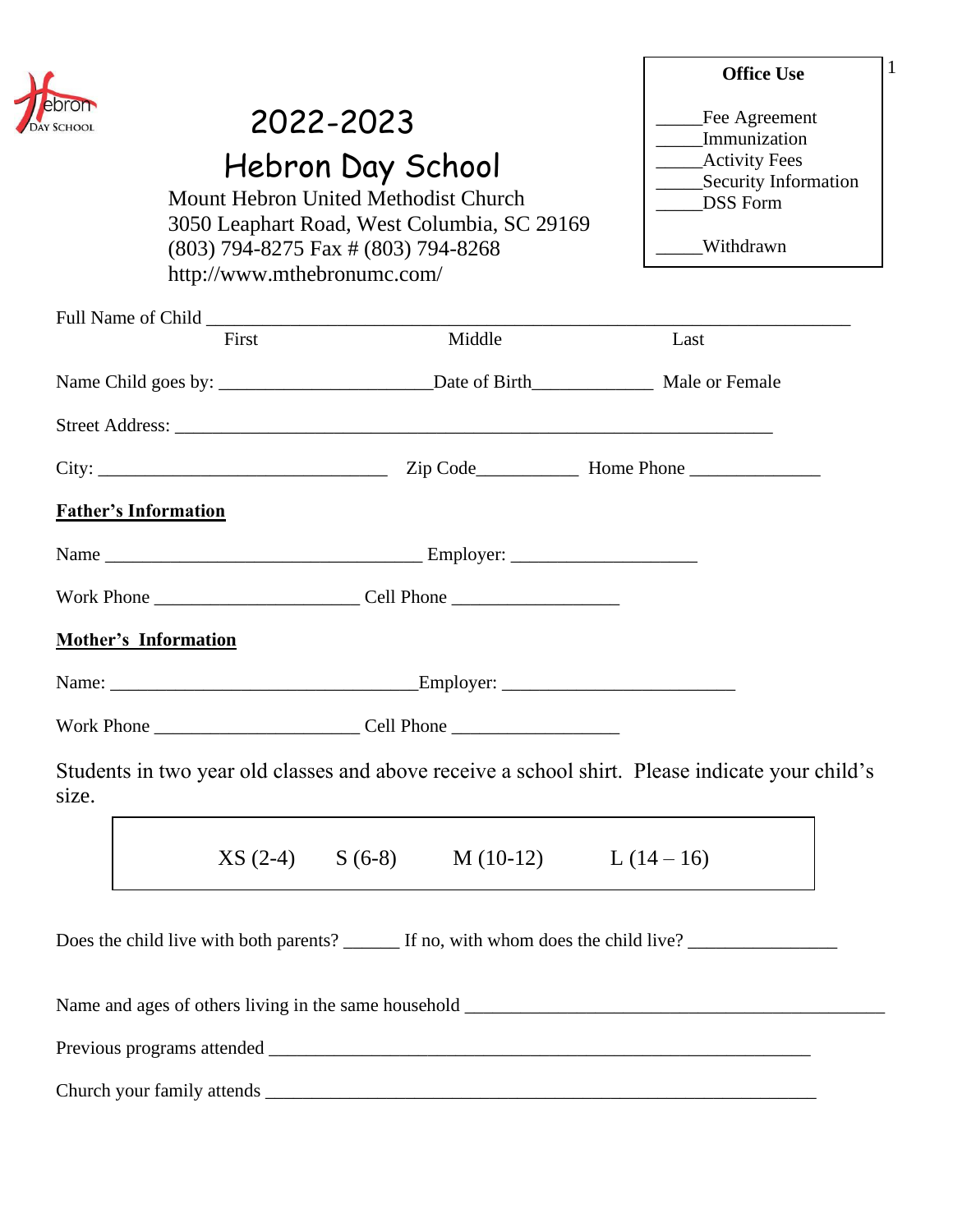If a parent or other family member has special skills and/or talents that they would be willing to share at the Day School please list below. Does not need to be professional level. Skills such as: cooking, sewing, computer, music, reading in classroom, carpentry (to help in repair of broken things), etc.

| Skill: |  |
|--------|--|
|        |  |
|        |  |
|        |  |
| Skill: |  |
|        |  |
|        |  |
|        |  |
|        |  |
| Skill: |  |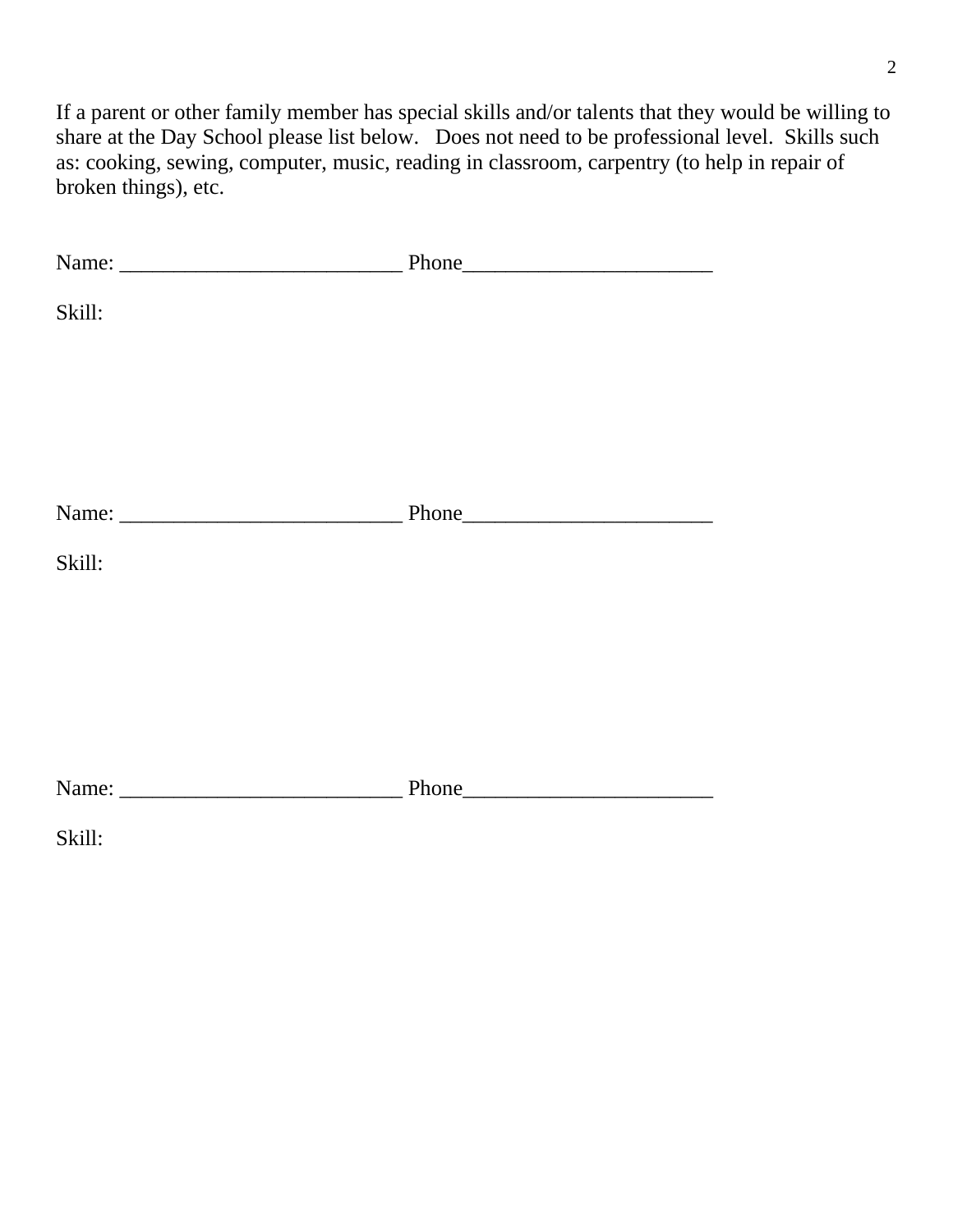| <b>AGE</b>              | $\mathbf{DAY}(\mathbf{S})$          | <b>REGISTRATION</b>               | <b>YEARLY</b>  | 10 MONTH            | <b>ACTIVITY</b>            |
|-------------------------|-------------------------------------|-----------------------------------|----------------|---------------------|----------------------------|
|                         |                                     | <b>Due at Registration</b>        | <b>TUITION</b> | <b>PAYMENT PLAN</b> | <b>FEES</b>                |
|                         |                                     | <b>NON REFUNDABLE</b>             |                | <b>August</b> – May |                            |
| Infants and<br>Toddlers | 1 Day                               | \$75                              | \$1250         | \$125               | \$35                       |
| Infants and<br>Toddlers | 2 Days                              | Included with $1st$ Day           | \$1550         | \$155               | Included with<br>$1st$ Day |
| Infants and<br>Toddlers | 3 Days                              | Included with $1st$ Day           | \$1850         | \$185               | Included with<br>$1st$ Day |
| Infants and<br>Toddlers | 4 Days                              | Included with 1 <sup>st</sup> Day | \$2150         | \$215               | Included with<br>$1st$ Day |
| Infants and<br>Toddlers | 5 Days                              | Included with 1 <sup>st</sup> Day | \$2450         | \$245               | Included with<br>$1st$ Day |
| Twos and<br>Threes      | Tuesday, Wednesday,<br>and Thursday | \$120                             | \$1,700        | \$170               | \$60                       |
| Two and<br>Threes       | Monday - Friday                     | \$140                             | \$1,900        | \$190               | \$60                       |
| Fours                   | Monday - Thursday                   | \$130                             | \$1,800        | \$180               | \$60                       |
| Fours                   | Monday - Friday                     | \$140                             | \$1,900        | \$190               | \$60                       |
| Fives                   | Monday - Friday                     | \$145                             | \$2,050        | \$205               | \$80                       |
| Early Bird              | One Day                             | \$10                              | \$120          | \$12                |                            |
| Early Bird              | Two Days                            | Pay for first day only            | \$240          | \$24                |                            |
| Early Bird              | Three Days                          | Pay for first day only            | \$360          | \$36                |                            |
| Early Bird              | Four Days                           | Pay for first day only            | \$480          | \$48                |                            |
| Early Bird              | <b>Five Days</b>                    | Pay for first day only            | \$600          | \$60                |                            |

#### **FEES for 2022-2023**

## **I understand that by initialing I am agreeing to the following:**

**Registration and Activity Fees:** due at time of registration to confirm enrollment. **ALL ACTIVITY AND REGISTRATION FEES ARE NON-REFUNDABLE.** Failure to pay registration fee in full will forfeit your registration. \_\_\_\_\_\_\_\_ **(Initial)**

**Tuition is a yearly amount**. You have the option of paying the full amount upfront (Yearly Plan), one half each semester (Semester Plan), or in ten (10) equal payments, August – May (Payment Plan). I understand that I am obligated to pay all fees as listed on the fee agreement form within the time frame(s) listed. If on the payment plan fees must be paid on the  $1<sup>st</sup>$  day of each month. If the  $1<sup>st</sup>$  is a holiday or weekend then I must insure that my payment is received in the office before the 1<sup>st</sup>. If my child is withdrawn, I am responsible for all monthly fees for the month that my written notice of withdrawal is given to the office. **Initial**  $\blacksquare$ 

The Yearly Plan payment must be made on or before August 1, 2022. The first Semester Plan payment is due on or before August 1, 2022. The second Semester Plan payment is due the first day school resumes following Christmas Holidays. All other Payment Plan payments are due no later than the first day of each month, August – May.

I understand that all fees including but not limited to registration, tuition, activity fees are not refundable. Tuition fees that were paid by the year or semester are refundable depending on the date of withdrawal. Tuition fees paid on semester and yearly plan may have the possibility of a refund based on the date of withdrawal. If a child is withdrawn, parents are responsible for all monthly fees for the month that written notice of withdrawal is given to the office. All fees including registration, tuition, activity fees are not refundable. \_\_\_\_\_\_\_\_**(Initial)**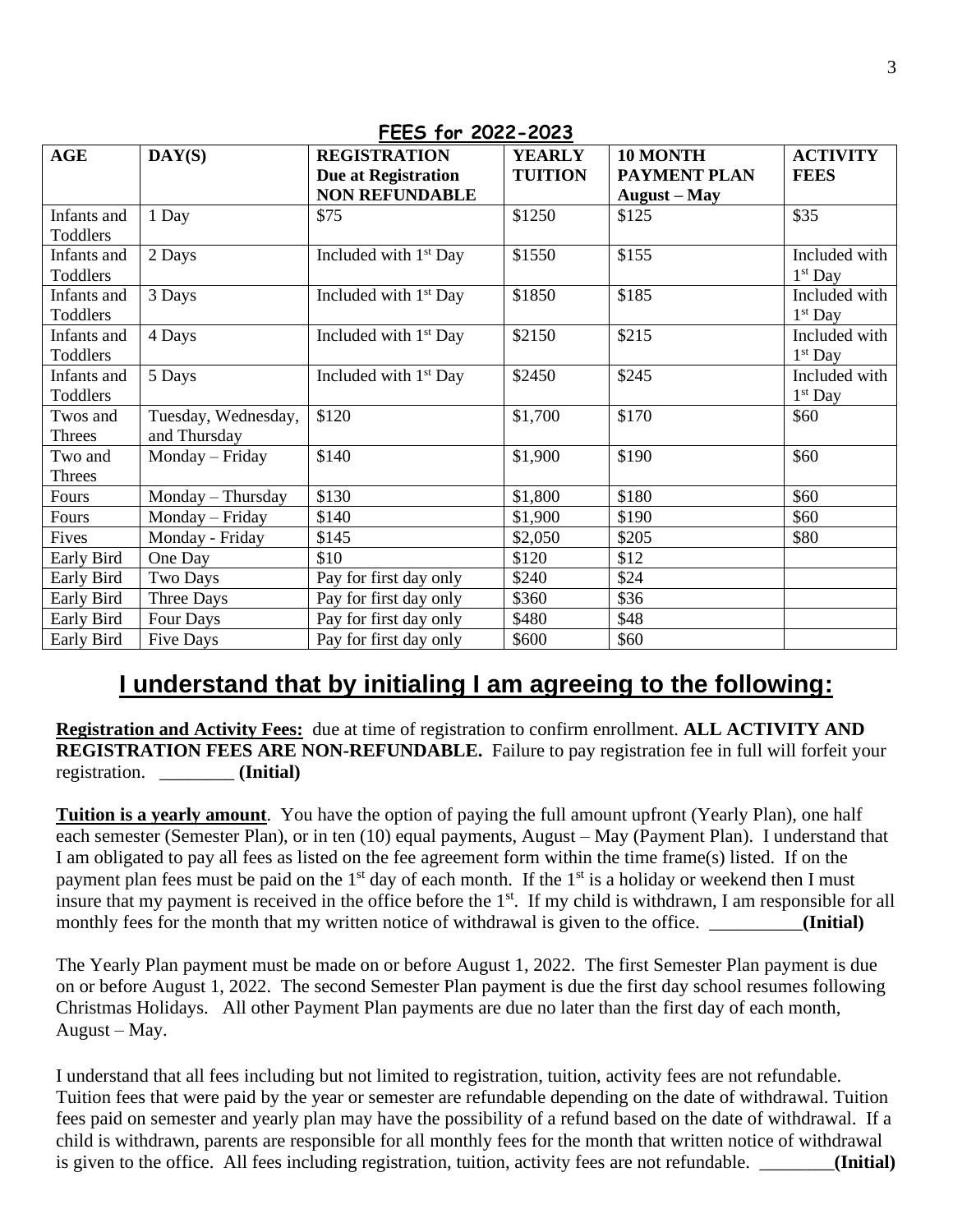## **I understand that by initialing I am agreeing to the following:**

**Late Payment:** Payment Plan payments are due on the 1<sup>st</sup> day of each month. Should the 1st fall on a holiday or weekend, payment must be in the office during office hours before the 1st to avoid late payment fees. A. After the  $5<sup>th</sup>$  of each month, if tuition has not been paid, a \$25 late fee will be added per student. B. After the  $10<sup>th</sup>$  of each month, if tuition has not been paid, a \$40 late fee will be added per student. **If tuition and all other fees become more than 45 days past due, the student will not be permitted to return to school until all fees are paid. \_\_\_\_\_\_\_\_\_\_\_\_\_(Initial)**

Late Pick Up: Car pool pick up begins at 11:45. Car Pool will run as long as there are cars in the line. When there are no more cars in the line, any children not picked up will be taken to the office. **An initial \$5 late fee** is due if child is taken to the office. **An additional two dollars (\$2) will be charged for each minute past 12:05** pm a child has not been picked up. **The initial late fee will increase to \$10 for the 2nd late pickup and**  \$20 for the 3<sup>rd</sup>. The additional, minute-by-minute fee will still be charged, beginning at 12:05. \*\*\*Please note: Monday and Friday carpools move very quickly. Please make sure you are in line NO LATER than 11:55 to avoid late pickup fees. \_\_\_\_\_\_\_\_\_\_\_\_**(Initial)** If late pick up becomes an ongoing issue the matter will be turned over to the Day School Committee.

**Returned Check Fee**: \$20. Should there be a 2<sup>nd</sup> incident of a returned check all future payment and/or fees must be paid in cash. \_\_\_\_\_\_\_\_\_\_\_\_\_\_**(Initial)**

#### **Miscellaneous:**

Children registering for a 3-year-old class MUST be potty trained. \_\_\_\_\_\_\_\_\_\_\_\_**(Initial)**

Hebron Day School observes the Lexington 2 school calendar for all Holidays and In-Service Days. Hebron Day School does not make up snow days or other days when school is closed due to emergency situations. \_\_\_\_\_\_\_\_ **(Initial)**

All students are required to have an up to date immunization record on file. Exemption forms are not accepted. \_\_\_\_\_\_\_\_ **(Initial)**

#### **PERMISSION FOR PHOTOGRAPH RELEASE**

\_\_\_\_\_\_\_\_\_I DO\_\_\_\_\_\_I DO NOT

Give permission for my child's picture, image, and/or likeness to be included in Day School material including but not limited to class books, class parties, DVD/Video of programs, and private Day School Face Book pages.

#### **PERMISSION FOR INFORMATION RELEASE –**

Information will never be released to anyone not associated with the Day School - **Please initial** \_\_\_\_\_\_\_\_I DO \_\_\_\_\_\_\_\_I DO NOT

Give permission for the address and phone number for my child to be included in a class directory

\_\_\_\_\_\_\_\_\_\_\_\_\_\_\_\_\_\_\_\_\_\_\_\_\_\_\_\_\_\_\_\_\_\_\_\_\_\_\_\_\_\_\_\_\_\_\_\_\_\_\_ \_\_\_\_\_\_\_\_\_\_\_\_\_\_\_\_\_\_\_\_\_\_\_

## **I understand that by signing I agree to the previous statements:**

Child's Name

4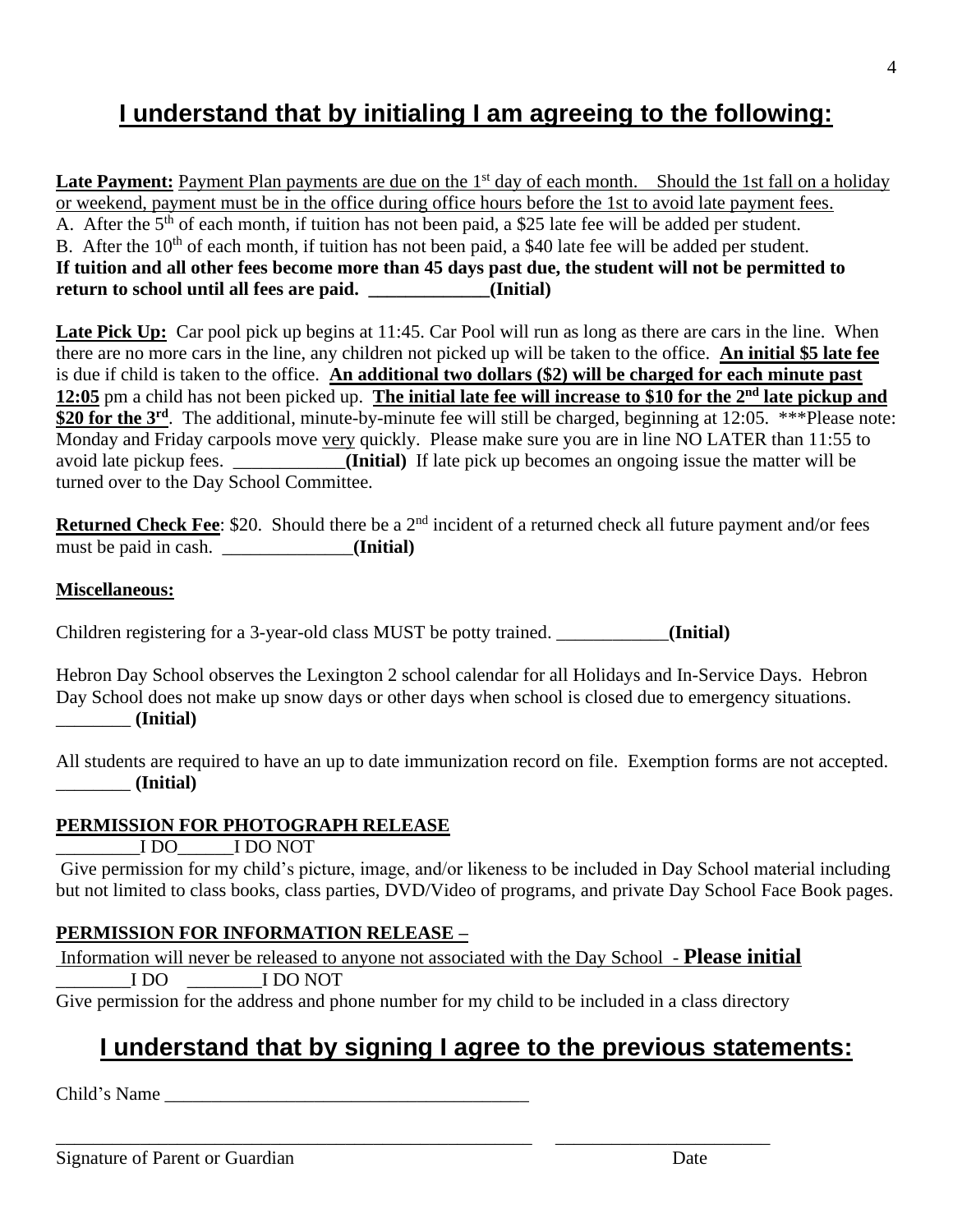### Security Information

| Child's Name  | Home Phone |      |
|---------------|------------|------|
| Mother's Name | Cell       | Work |
| Father's Name | Cell       | Work |

In addition to the parents the following people are authorized to pickup my child. A photo ID will be required. If a parent is legally banned from picking up a child, the Day School office **MUST** have a copy of the court order denying a parent access to their child. I am responsible for either sending a note or giving the person picking up the security number for my child. Failure to do so may result in a late pick up charge as the school will not release any child to anyone without proper identification.

| Name: | <b>Phone</b> | <b>Relation to child:</b> |
|-------|--------------|---------------------------|
|       |              |                           |
| 1.    |              |                           |
| 2.    |              |                           |
|       |              |                           |
| 3.    |              |                           |
|       |              |                           |
| 4.    |              |                           |

| Parent's or Legal Guardian's Signature | Jate |
|----------------------------------------|------|
|                                        |      |

E-MAIL

We send our monthly newsletter by email. In addition, on an occasional basis, we need to send a mass email communication for emergency situations such as bad weather and school closings. There may be a few other times during the year that we would need to communicate with you by email. If you would like to be included in any mass email communication, please complete the information below. You may list as many emails as you wish. Your email will never be used or given to anyone other than officials at Hebron Day School. You may wish to include anyone who picks up your child from school in the event of an early dismissal due to weather conditions.

| <b>NAME</b> | <b>EMAIL ADDRESS</b> – <b>Please print neatly</b><br>Distinguish between the letter "I" and the number "1" | <b>Check the email to</b><br>use for financial<br>communication |
|-------------|------------------------------------------------------------------------------------------------------------|-----------------------------------------------------------------|
|             |                                                                                                            |                                                                 |
|             |                                                                                                            |                                                                 |
|             |                                                                                                            |                                                                 |
|             |                                                                                                            |                                                                 |